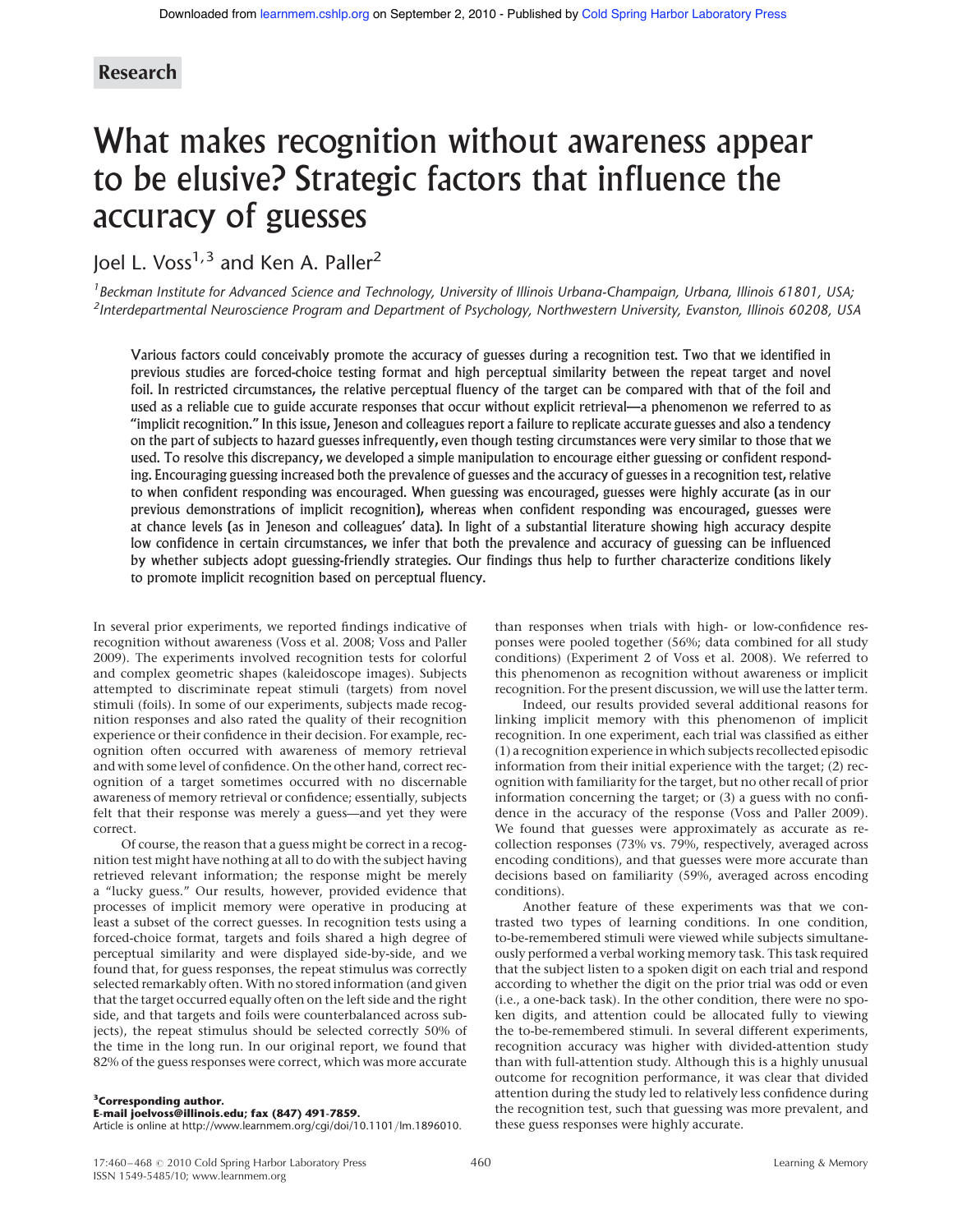Notably, these two key results—highly accurate guessing, and a recognition advantage for divided over full attention at study—were not obtained when recognition was tested with a yes–no format (targets and highly similar foils randomly intermixed and shown one stimulus at a time), or when a forced-choice test was prepared such that each target was paired with a random foil rather than a highly similar foil (Voss et al. 2008). On the basis of these findings, as well as additional results from electrophysiological recordings (described below in the Discussion section), we argued that subjects were able to weigh the relative perceptual fluency of the target and the foil only for forced-choice tests with high target/foil similarity, and then they could use this fluency cue to guide accurate selection of the target (Voss and Paller 2009).

We aim to develop a line of reasoning to clarify why implicit recognition might tend to operate preferentially in certain circumstances, such as when the relative perceptual fluency of targets versus foils is likely to serve as a useful cue, and when the ability to remember specific stimulus details does not provide a useful cue (as is the case when these details are largely shared between the target and the foil). In many situations, however, perceptual fluency may not be a good basis for making recognition judgments. Often, accurate recognition reflects conceptual elaboration about the meaning of an event, and the conceptual features are typically remembered more robustly than the set of stimulus features perceived during the course of the event. Thus, implicit recognition may be less likely to guide a response in a recognition test in the presence of confident memory for the target. Dividing attention during encoding resulted in lower confidence during the recognition test, and this may have been one factor that promoted reliance on signals of relative perceptual fluency. Of course, there may be other factors that also promote or inhibit this type of strategy in a recognition test.

## The role of guessing in implicit recognition

Jeneson et al. (2010) reported three studies in which they failed to replicate our findings of implicit recognition. They did not find accurate guess responses, despite reproducing many aspects of our experimental design.4 Indeed, the various conditions included in our demonstrations of implicit recognition were reproduced in many respects (i.e., the same stimulus set, stimulus presentation times, etc.), such that trivial explanations for their failure to replicate can be dismissed. They interpreted this failure to replicate in light of the conventional wisdom that confidence and accuracy are highly correlated in recognition memory tests, and therefore that implicit recognition is an unprecedented and counterintuitive finding. They emphasized the divergence between implicit recognition and other memory phenomena, and concluded that implicit recognition is not robust, but rather is elusive; a reader of this study might wonder whether it is nonexistent.

On the contrary, the literature review below provides precedence for expecting confidence to sometimes clash with accuracy. Furthermore, we propose that useful explanatory power can be gained from the juxtaposition of our findings with those of Jeneson et al. (2010), and by placing these recognition studies within the context of a broader literature. This exercise provides an opportunity to better understand the circumstances necessary for demonstrating this exceptional phenomenon of implicit recognition.

Accordingly, we review below a set of reports of phenomena that bear some similarity to our reports of implicit recognition. Although these are far from the only examples of remarkably accurate guessing and efficacious "unconscious" cognition (e.g., Schooler et al. 1993; Hassin et al. 2005; Dijksterhuis et al. 2006, 2009), this brief literature review provides clues concerning how the Jeneson et al. (2010) experiments may have inadvertently been conducted differently from our own studies (Voss et al. 2008; Voss and Paller 2009). Following this review, we report new findings from an experiment that directly tested the effects of the putative methodological differences on implicit recognition. The end product, then, is an explanation that can reconcile these divergent results by appealing to strategic factors that may play an essential role in implicit recognition.

## Discrimination without awareness—an implicit recognition analog

To better understand the conditions in which implicit recognition can be demonstrated, we first consider demonstrations of perceptual discrimination without awareness. Peirce and Jastrow (1884) provided evidence for highly accurate guess responses in perceptual discrimination judgments. Subjects (Peirce and Jastrow themselves) attempted to discriminate the difference between two physical weights of nearly the same mass. Despite claiming to guess (that is, reporting no confidence in the discrimination), accuracy in several separate experiments using similar methods averaged  $\sim$ 70% (where chance was 50%), and was as high as 90% in one experiment involving hundreds of trials. These findings were subsequently replicated in group studies of naïve subjects (Fullerton and Cattell 1892).

Later experiments by Sidis (1898) and Stroh et al. (1908) examined the accuracy of guesses in visual discrimination. In these studies, untrained subjects attempted to identify a single letter printed on paper and held at viewing distances so far away that the letter appeared as a gray dot without discernable structure. Subjects were given a pool of letters from which to choose, and therefore the task was to discriminate the visual information from a set of mental representations of letters. Despite claims from subjects such as "I might as well close my eyes and guess," accuracy was always significantly above chance. This result was found repeatedly in multiple experiments, and was over four times chance-level accuracy in some experiments.

In a summary of research on these sorts of behaviors that occur without awareness of the relevant ability, Adams (1957) indicated that accuracy was significantly above chance in every published experiment in which perceptual discriminations were made when subjects claimed to be guessing (Fig. 1). Summarizing results from experiments similar to those described above, this investigator concluded: "... the only type of behavior without awareness which can be easily reproduced on the basis of published reports is the classical type, in which S knows what he is supposed to be discriminating, but does not know that he is discriminating, because of the absence of the usual sensory

<sup>&</sup>lt;sup>4</sup>Seven subjects were tested in their first experiment, and 38% of the stimuli were the same as we used in our experiments (the rest were of similar format). The same auditory one-back task was used to divide attention during the study for half of the study test blocks, and recognition was tested using only a forced-choice format. Their second experiment included 24 subjects with the same stimuli and general procedures as their first experiment, but with the addition of a subset of the instructions for describing highconfidence, low-confidence, and guess responses that we used in our experiments. Their third experiment included 24 subjects using the same stimuli and presentation parameters as in Voss et al. (2008), including testing recognition with a yes–no format in half of the blocks, and with a forced-choice format in the other half.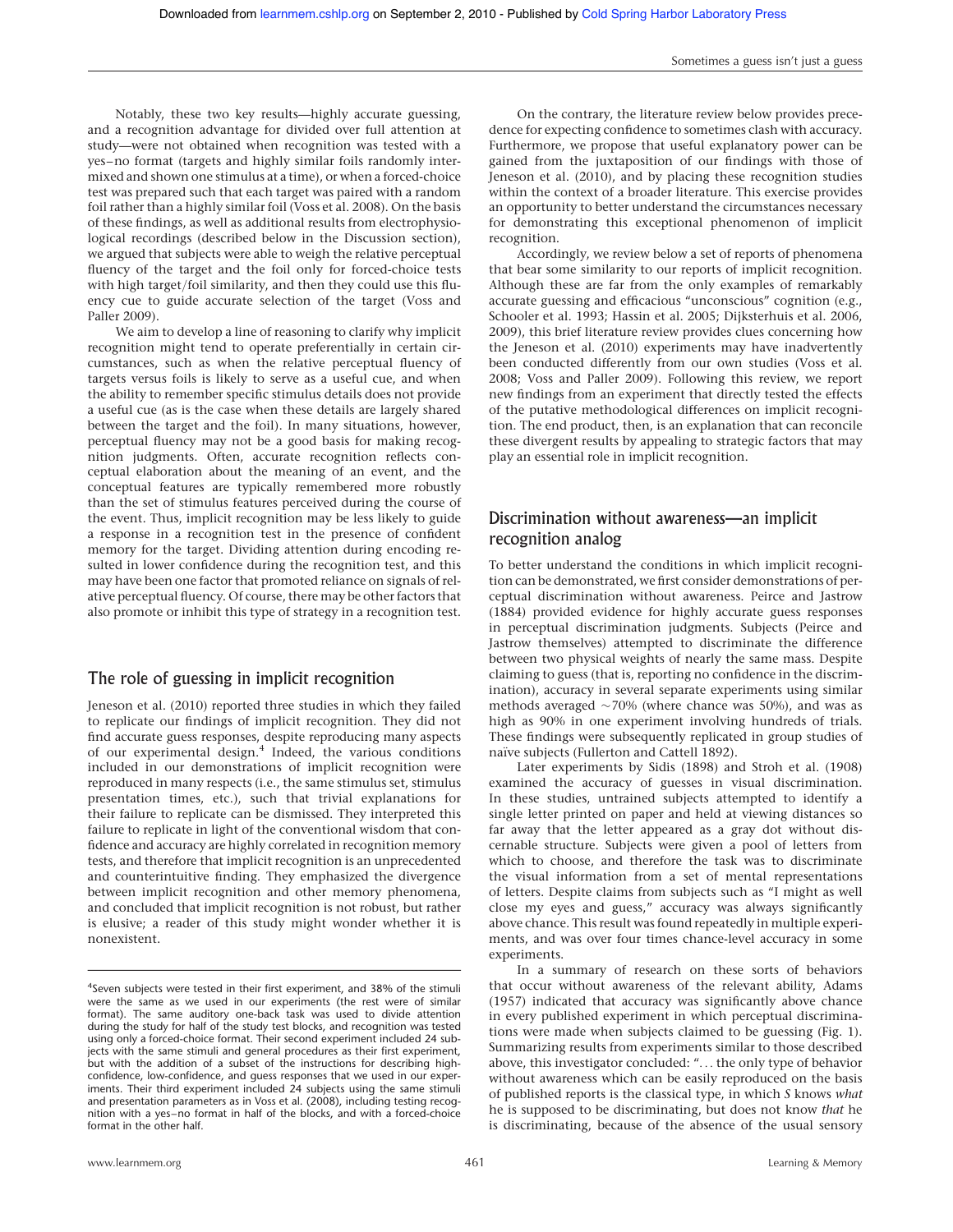experiences to which he is accustomed under the given type of stimulation" (Adams 1957).

In what ways are the circumstances needed to accurately solve perceptual discriminations when guessing similar to those needed to demonstrate implicit recognition? In both situations, subjects must discriminate between two or more choices with high perceptual overlap. Highly accurate guess responses in perception fail in circumstances that do not involve discrimination between two or more choices, such as when there is no accessible preexisting representation or other stimulus against which the current discriminandum can be compared (Adams 1957). Similarly, we found highly accurate guesses during forced-choice tests, but did not find evidence for accurate guesses during yes – no format testing when targets and foils were presented individually (Voss et al. 2008). Likewise, targets and foils must be of high perceptual similarity for accurate guesses in perceptual discrimination. As suggested in the quote above, this creates a situation in which the large perceptual discrepancies that normally exist between two discriminanda are unavailable, and therefore guessing occurs. Likewise, our use of geometric stimuli comprised of difficult-to-verbalize features along with attentional diversions that further limit deliberate and/or semantic encoding is intended to effectively eliminate the conceptual information on which individuals normally base episodic memory judgments, thereby promoting guessing.

To summarize, numerous studies show that perceptual discriminations can be made with high accuracy but little or no awareness of that accuracy. As such, these results mirror the dissociations observed in patients with blindsight (see further discussion of blindsight below). Interestingly, circumstances necessary for these highly accurate guesses are very similar to those we used to investigate implicit recognition. Yet, one important difference between perceptual discriminations without awareness and implicit recognition concerns the nature of the signal that drives the highly accurate guess responses. Unlike in perceptual discrimination, implicit recognition involves discriminating



Figure 1. Surprisingly accurate perceptual discriminations without awareness. The average accuracy achieved for responses that subjects categorized as "blind guesses" is shown for each experiment reviewed by Adams (1957), and the accuracy that would be expected by chance is indicated by the solid line. The included experiments concerned perceptually demanding forced-choice format discriminations, and all were group experiments except for the report by Peirce and Jastrow (1884). Also see Table 2 of Adams (1957). Figure reproduced from Adams (1957) with permission from APA  $\odot$  1957.

based on memory signals (which we ascribe to perceptual fluency, as described below). We therefore now consider evidence for the role of memory signals in forced-choice discrimination in circumstances in which accuracy and awareness of that accuracy (confidence) are inversely related.

# Confidence/accuracy dissociations in forced-choice recognition

In typical recognition-testing circumstances, confidence and accuracy are highly correlated. That is, when subjects report high confidence in recognition decisions, the accuracy of those decisions is higher than when subjects report lower confidence (Kelley and Wixted 2001; Yonelinas 2001). Likewise, manipulations that influence confidence also influence accuracy (e.g., both are enhanced by semantic processing during the study phase [Craik and Lockhart 1972], both are reduced by diverting attention during the study phase [Mulligan 1998], etc.). This is consistent with commonsense notions about recognition memory, in that introspection generally suggests that high certainty happens for a reason.

However, this strong relationship between confidence and accuracy has been identified almost entirely in recognition memory circumstances in which there is ample dissimilarity between targets and foils used in the test (i.e., study a set of images of common objects and later test discrimination of repeat objects from a set of other objects with different semantic and perceptual features such as name, natural category, size, shape, and so on). That is, in typical memory experiments, targets and foils do not overlap on a large set of perceptual and conceptual dimensions. Furthermore, dissimilarities between targets and foils are likely enhanced by the common practice of using memoranda that are highly familiar, such as words and nameable pictures. This reliance on nameable stimuli might also encourage a reliance during recognition testing on memory signals that can be introspectively verbalized (e.g., recollection and familiarity), rather than on implicit signals that cannot be verbalized (as in verbalovershadowing effects) (e.g., Schooler et al. 1993).

In our experiments with complex kaleidoscopic shapes, in contrast, we identified high accuracy without confidence (implicit recognition) using targets and corresponding foils with high perceptual similarity and without preexisting conceptual/ semantic representations. What, then, is the relationship between accuracy and confidence in forced-choice recognition circumstances in which target/foil similarity is high?

Tulving (1981) was the first to describe an inverse relationship between confidence and accuracy when recognition memory was tested using targets and foils with high similarity. High target/ foil similarity was achieved by using pictures of the same natural scenes taken from two slightly different vantage points. Effects of high target/foil similarity on recognition confidence and accuracy were compared with standard circumstances in which target/foil similarity was low (with pictures of different scenes). Across two studies using different ranges of target/foil similarity, accuracy increased as the perceptual similarity of targets and their foils increased, whereas confidence decreased. That is, confidence was inversely related to accuracy, an "inversion" of the normal  $relationship (high confidence = high accuracy, low confidence =$ low accuracy) observed when targets and foils are not highly similar.

Several studies have since replicated inversions between confidence and accuracy, all using targets and foils with high perceptual similarity. Dobbins et al. (1998) used pictures of scenes and a design similar to Tulving's (Tulving 1981), and found the same inversion effect. Heathcote et al. (2009, 2010) used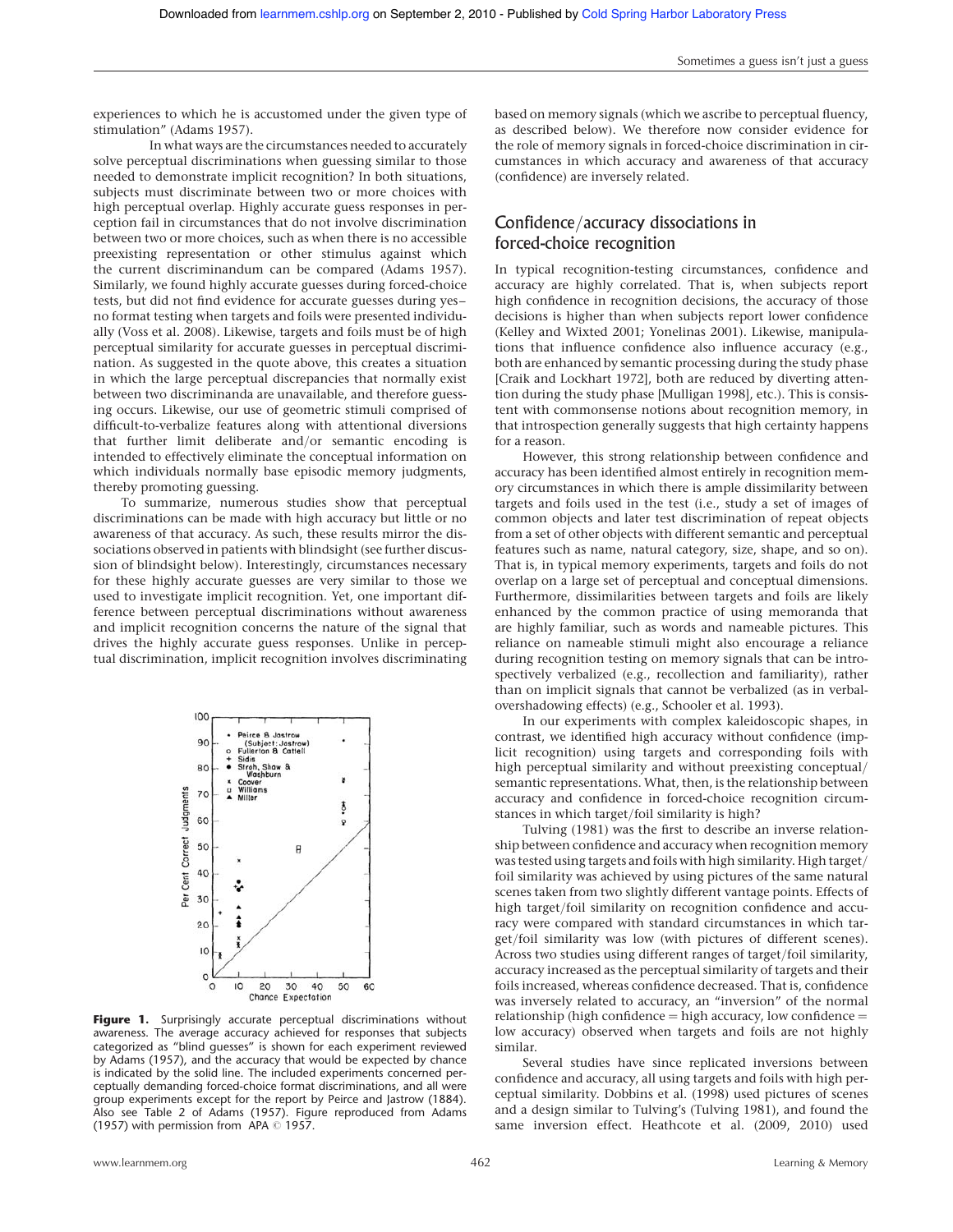unfamiliar human faces as stimuli and varied target/foil perceptual similarity, again showing the confidence/accuracy inversion effect. It is important to note that subjects in studies showing confidence/accuracy inversions cannot, in general, have valid awareness of accuracy. This is because confidence/accuracy inversion effects are not compatible with the notion that subjects were truly aware of their accuracy, as awareness of accuracy would produce positively correlated confidence and accuracy. It is unclear whether the same basic mechanisms were responsible for both the highly accurate guessing that we observed and the confidence/accuracy inversion effects in these previous studies, but we consider this a reasonable possibility given the highly similar circumstances across these studies (e.g., forced-choice recognition testing, high target/foil perceptual similarity).

Importantly, testing was done with a forced-choice format in all studies finding confidence/accuracy inversions with perceptually similar targets and foils (Fig. 2). As noted by Tulving (1981), this inversion has not been found in yes–no format tests. In the context of this highly consistent pattern of inverse relationships between confidence and accuracy with high target/foil perceptual similarity, the findings of Jeneson et al. (2010) stand out in that they found the standard rather than the inverted confidence/ accuracy relationship despite using highly similar targets and foils. What factors might have contributed to the absence of confidence/accuracy inversion effects in the results of Jeneson et al. (2010)?

## Hazarding a guess

As noted above, highly accurate guesses are the key finding that we label as implicit recognition, and highly accurate guesses could be more generally responsible for the confidence/accuracy inversions reported by Tulving (1981) and others. Furthermore, guessing may be the key feature of the divergence between our findings and those of Jeneson et al. (2010). That is, Jeneson and colleagues reported guess responses that were no better than chance, whereas guess responses in our experiments were significantly above chance. Jeneson and colleagues also reported a different relationship between diverting attention during the study and the prevalence of guess responses than we found in our experiments. In our experiments (Voss et al. 2008, Experiment 2; Voss and Paller 2009), diverting attention during encoding led to a guess rate 2.6 times greater than that observed with full-attention encoding, whereas Jeneson et al. (2010) reported a divided-attention guess rate only 1.4 times greater than that observed with full-attention encoding (averaged across all experiments in each case). Indeed, the prevalence of guess responses does not appear to be significantly greater for divided compared with full attention in any of the Jeneson et al. (2010) experiments (based on the mean and variance information provided in their Table 1). Their subjects apparently did not resort to guessing more frequently when deprived of the superior encoding that occurs with full attention (e.g., verbal/semantic analyses that typically facilitate subsequent explicit memory). In contrast, subjects in our experiments did guess significantly more often when encoding had been disrupted with divided attention. This divergence in guessing is particularly striking in light of the fact that so many experiment parameters (stimuli, presentation timing, etc.) were matched between the Jeneson et al. (2010) studies and our previous studies. Could the propensity to hazard a guess when explicit memory was weak underlie the differences in guess accuracy between our experiments and those of Jeneson and colleagues? If this were the case, then we would conclude that the type of strategy adopted by the subject during memory testing has a critical influence on implicit recognition.



Sometimes a guess isn't just a guess

Figure 2. Target/foil pairs of high perceptual similarity in experiments that have identified inverse relationships between confidence and accuracy with forced-choice format recognition tests. Representative stimuli are shown in A from the experiments by Tulving (1981) and Dobbins et al. (1998), in B from the experiments by Heathcote et al. (2009, 2010), and in C from experiments on implicit recognition (the current experiment and Voss et al. 2008; Voss and Paller 2009; Jeneson et al. 2010). Panel A reproduced from Tulving (1981) with permission from Elsevier  $@$  1981. Panel B reproduced from Heathcote et al. (2009) with permission from The Psychonomic Society, Inc. @ 2009.

The experiments by Sidis (1898) and Stroh et al. (1908) regarding highly accurate perceptual discriminations provide a clear illustration for why the propensity to guess is important (as do other studies reviewed by Adams 1957). They report that subjects objected to making extremely difficult perceptual differences (e.g., "I might as well close my eyes and guess"). If subjects were unwilling to hazard a guess, or if they had actually closed their eyes, then accuracy would not have been as surprisingly high as was reported. Moreover, if subjects were instructed to perform the task in such a way that accurate, confident responses were emphasized, they might have failed to use whatever minimal perceptual information was available when making the discriminations, thus also producing low guess response rates and low accuracy. In our experiments, we attempted to make subjects feel at ease in making guesses, emphasizing repeatedly during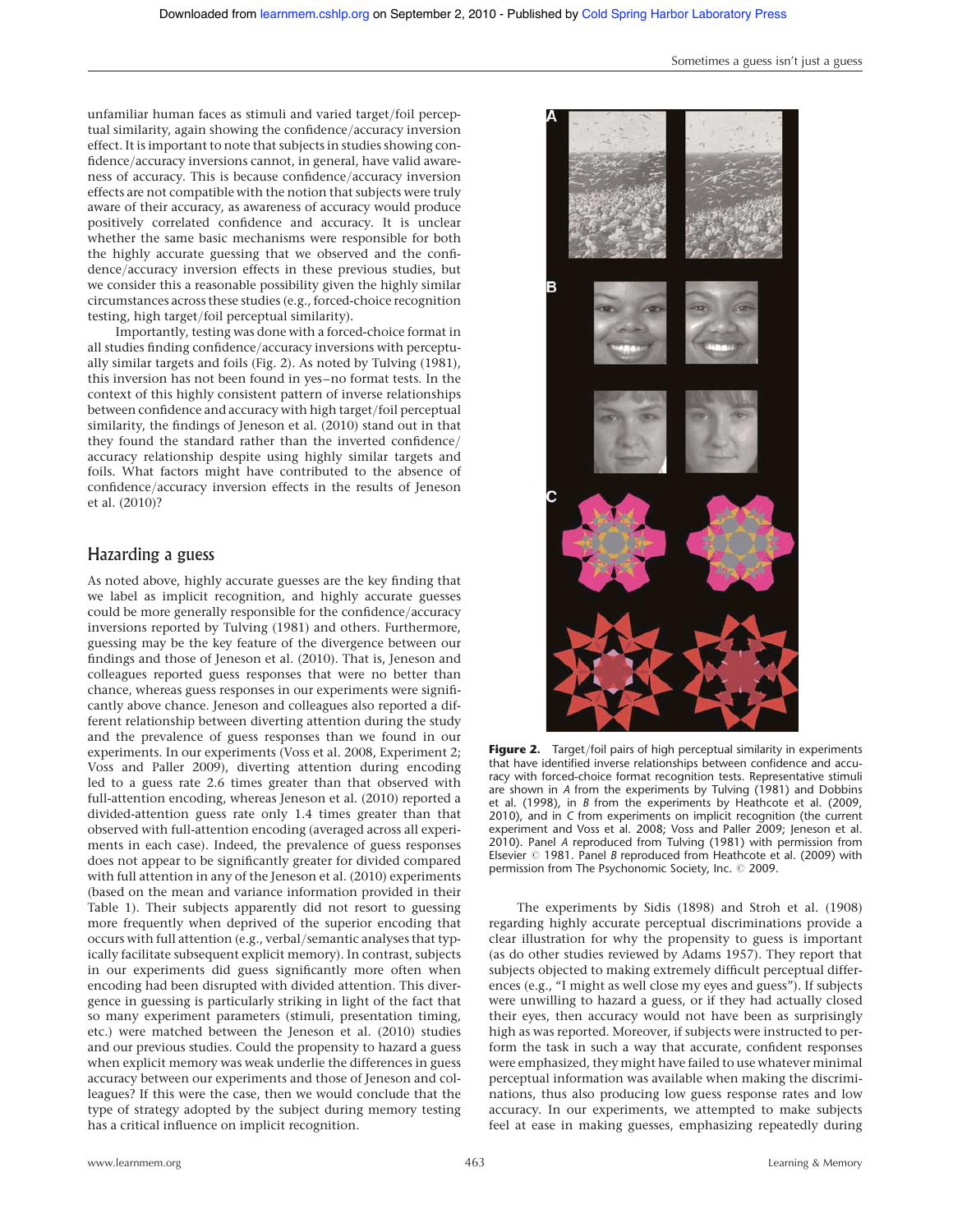|            | <b>Table 1.</b> Response rate and proportion correct for remember, |  |  |  |
|------------|--------------------------------------------------------------------|--|--|--|
|            | know, and quess responses when quessing or confidence was          |  |  |  |
| encouraged |                                                                    |  |  |  |

|                           |                                        | <b>Guessing encouraged</b>             |                                        | Confidence encouraged                  |  |  |
|---------------------------|----------------------------------------|----------------------------------------|----------------------------------------|----------------------------------------|--|--|
|                           | Rate                                   | P(cor)                                 | Rate                                   | P(cor)                                 |  |  |
| Remember<br>Know<br>Guess | 0.27(0.04)<br>0.48(0.03)<br>0.26(0.04) | 0.76(0.06)<br>0.62(0.03)<br>0.78(0.06) | 0.36(0.03)<br>0.52(0.03)<br>0.12(0.02) | 0.80(0.04)<br>0.60(0.03)<br>0.43(0.07) |  |  |

the experiment that guessing was an acceptable response, and that they should simply remain attentive and go with their "gut feelings" if they were not immediately confident about their recognition response.

Yet another telling example of why the propensity to guess is important comes from the literature on blindsight (e.g., Weiskranz 1990). If a cortically blind patient has no awareness of information in the visual modality within a scotoma, there is subjectively no basis for producing the correct answer for a visual discrimination, and no reason to make any decision about visual stimulation within the scotoma at all. Yet, if the patient is willing to guess, as in a two-alternative forced-choice testing format, the guess may reveal residual visual information.

In this sense, we postulate that there are two different types of guess. An ordinary guess is one based on the complete absence of relevant information, in which case a guess is just a guess. Other times, a guess can be based on relevant information that is present in brain networks, but that is not available for conscious introspection. So a blindsight patient may have a choice of either relying on a search for the same type of information that arises from visual stimulation outside of the scotoma, or relying on implicit visual information. More generally, in order to make a guess informed by implicit knowledge, an individual needs to be willing to allow this specific information to dictate the response. This distinction is akin to the difference between analytic and nonanalytic processing that has been proposed in the memory literature (Whittlesea and Price 2001), whereby encouraging more part-based versus more holistic strategies can influence even simple perceptual priming phenomena (Willems and Van der Linden 2009).

We hypothesize that the way in which subjects were led to approach the task in the Jeneson et al. (2010) experiments may have inadvertently emphasized retrieval strategies that discouraged guessing. In our new experiment, we tested this hypothesis by replicating the conditions that achieved the strongest evidence for implicit recognition previously (kaleidoscope stimuli, forced-choice testing, encoding with divided attention, high target/foil perceptual similarity), but with a new manipulation. In 50% of the experimental trial blocks, subjects were encouraged to guess (as in our original studies), whereas, in the other 50%, confident responding was encouraged.

## Results

Encouraging guessing versus encouraging confident responding significantly influenced subjective reports of confidence (i.e., retrieval awareness) that were registered following recognition responses. The guess rate was approximately twice as high in blocks when guessing was encouraged compared with blocks when confident responding was encouraged [26% of all responses vs. 12% of all responses, respectively,  $t_{(23)} = 4.5$ ,  $P = 0.0002$ ]. Importantly, this was not the only effect of the manipulation. Accuracy of guess responses was also significantly influenced, consistent with the reasoning above, reaching a mean accuracy of

77.7% correct when guessing was encouraged and 43% correct when confident responding was encouraged  $[t_{(23)} = 4.0, P =$ 0.001]. Guess responses were significantly more accurate than expected by chance (50%) when guessing was encouraged  $[t<sub>(23)</sub> = 4.9, P < 0.0001]$ . On the other hand, guess accuracy did not differ significantly from chance when confident responding was encouraged  $[t_{(23)} = 1.0, P = 0.32]$ .

In order to ensure that differences between guess accuracy for blocks in which guessing was encouraged versus blocks in which confident responding was encouraged were not an artifact of low trial counts, we conducted an additional analysis using a subset of the data for which trial counts were never very low. Six subjects registered  $<$  10% of all responses as guesses for either the encourage-guessing condition (one subject) or the encourageconfidence condition (five subjects). After removing data from these subjects, guesses were still more prevalent for blocks in which guessing was encouraged versus blocks in which confident responding was encouraged [26% vs. 16%, respectively,  $t_{(17)} = 3.9$ ,  $P = 0.001$ ]. Accuracy for guess responses was 76% [ $t_{(17)} = 4.8$ ,  $P =$ 0.0002 vs. chance] when guessing was encouraged and 46%  $[t_{(17)} = 0.5, P = 0.61$  vs. chance] when confident responses were encouraged, and guesses were significantly more accurate in the former condition than in the latter  $[t_{(17)} = 2.8, P = 0.01]$ . Accuracy findings were essentially the same as when all subjects were considered, indicating that effects were not driven by low trial counts.

Encouraging guessing versus confident responding also influenced the prevalence of metamemory responses that subjects made using standard "remember/know" procedures (see the Materials and Methods). Metamemory response rates and accuracy results are provided in Table 1. Considering all subjects, "remember" responses, which were used to indicate the experience of recollection, were registered for 27% of the trials when guessing was encouraged, and for 36% of the trials when confident responding was encouraged  $[t_{(23)} = 4.1, P = 0.0006]$ . Remember response accuracy was high regardless of what kind of responding was encouraged [76% when guessing was encouraged, and 80% when confident responding was encouraged;  $t_{(23)} = 0.4$ ,  $P = 0.70$ . "Know" responses, which were used to indicate the experience of familiarity, were registered at similar rates when guessing was encouraged versus when confident responding was encouraged [48 vs. 52%, respectively,  $t_{(23)} = 1.4$ ,  $P =$ 0.18]. Likewise, the accuracy of know responses did not differ based on instructional condition  $[t_{(23)} = 0.9, P = 0.35]$ .

In our previous experiment in which remember, know, and guess responses were collected on each trial (Voss and Paller 2009), we found that remember and guess responses were made with approximately equivalent accuracy, and both remember and guess responses were more accurate than know responses. In the current experiment, guess responses were significantly more accurate than know responses, but only when guessing was encouraged  $[t_{(23)} = 2.9, P = 0.008]$ . When confident responding was encouraged, guess responses were significantly less accurate than know responses  $[t_{(23)} = 2.2, P = 0.04]$ . The accuracy of remember responses versus guess responses did not differ significantly when guessing was encouraged  $[t_{(23)} = 0.1, P = 0.91]$ , but remember responses were significantly more accurate than guess responses when confident responding was encouraged  $[t_{(23)}]$  = 4.7,  $P = 0.0001$ ]. Thus, the pattern of accuracy for remember, know, and guess responses reported in Voss and Paller (2009) was replicated only when guessing was encouraged (Fig. 3).

The pattern of accuracy for remember, know, and guess responses summarized in Figure 3 also provides evidence against the possibility that encouraging guessing led to a relative boost in guessing accuracy for the trivial reason that this encouragement led to the use of different criteria for these introspective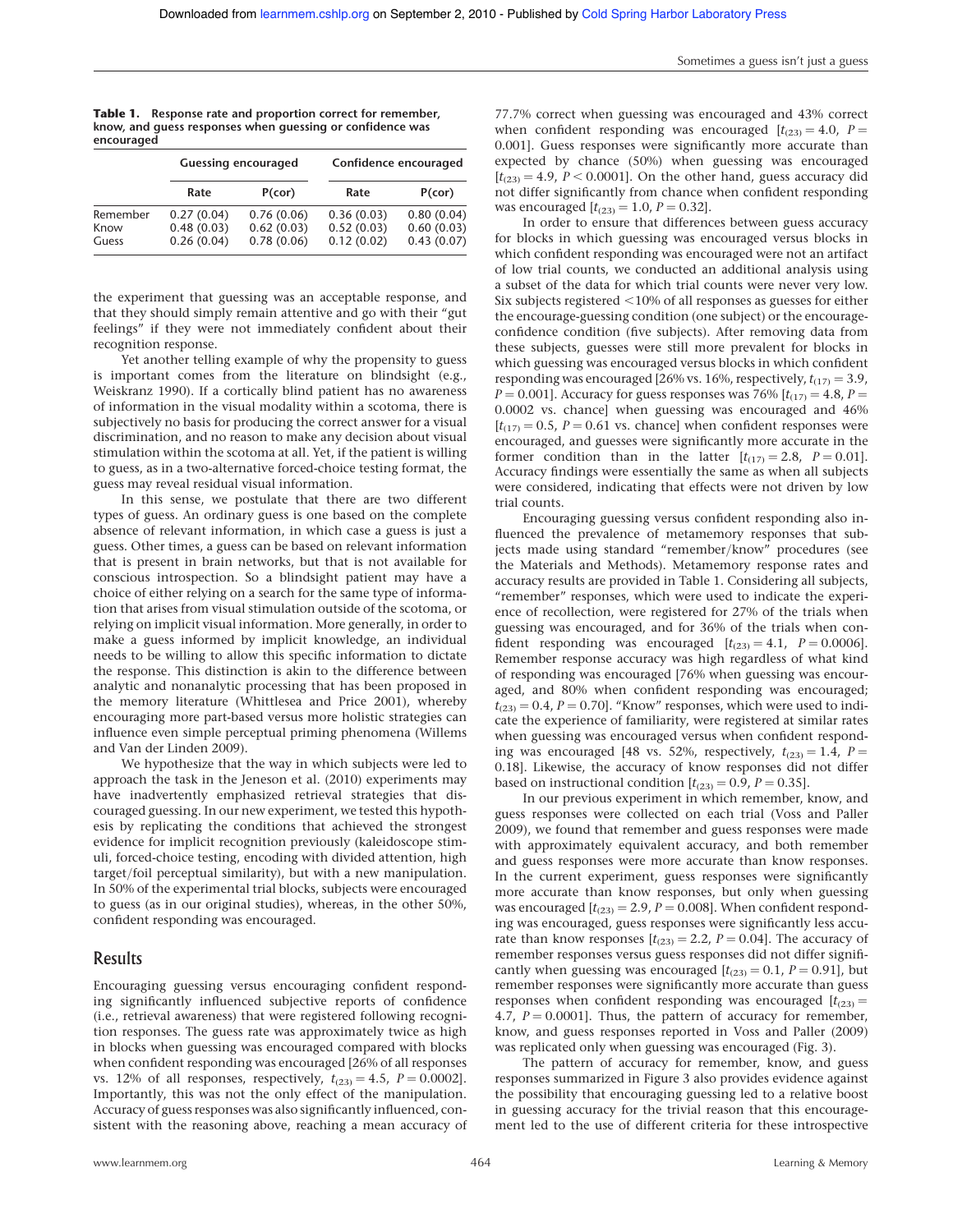

Figure 3. Recognition accuracy in the two encouragement conditions. Mean accuracy is shown for remember, know, and guess responses when confident responding was encouraged versus when guessing was encouraged. The accuracy expected by chance was 50%. Error bars  $indicate + SF.$ 

response categories. That is, encouraging guessing compared with encouraging confidence might have led to a more liberal criterion for registering guess responses, such that some trials that would have garnered "know" responses when confidence was encouraged were instead registered as guesses. Figure 3 shows that, when confidence was encouraged, accuracy was highest for remember responses, less accurate for know responses, and least accurate for guess responses, but, when guessing was encouraged, accuracy showed a "U-shaped" pattern, with remember responses and guesses associated with higher accuracy than know responses. Furthermore, as indicated above, remember and know responses did not differ in accuracy for the two encouragement conditions. It is therefore not plausible for the increase in guessing accuracy when guessing was encouraged to have been the result of simply a greater tendency to use the guess response instead of the know response.

Subjects were instructed to withhold recognition responding until after the 2-sec stimulus presentation, as in previous experiments (Voss et al. 2008; Voss and Paller 2009; Jeneson et al. 2010). The mean response times following this 2-sec interval for remember, know, and guess responses when guessing was encouraged were  $502 \text{ msec}(\text{SE} = 121)$ ,  $264 \text{ msec}(\text{SE} = 152)$ , and  $433 \text{ msec}$  $(SE = 95)$ , respectively. When confident responding was encouraged, these values were:  $375$  msec(SE =  $87$ ),  $443$  msec(SE =  $151$ ), and 386 msec ( $SE = 162$ ), respectively. No pairwise comparisons between any two conditions reached significance (all P values .0.09; P-value range 0.09–0.94).

### **Discussion**

Our results supported the veracity of implicit recognition. When guessing was stressed, guessing accuracy exceeded the accuracy of responding based on subjective familiarity, and reached the level of recollection-based recognition. When confidence was stressed, accurate guessing was eliminated.

Encouraging subjects to guess was associated with substantially more guess responses compared with encouraging subjects to respond confidently. In contrast, remember responses were more prevalent when confident responding was encouraged compared with when guessing was encouraged. The prevalence of know responses was not influenced by the encouragement manipulation. The accuracy of guesses (but not of remember or know responses) was increased by encouraging guessing versus

confident responding. Guess accuracy reached the remarkably high level of 77.7% correct when guessing was encouraged, but was no better than chance (50%) when confident responding was encouraged.

These findings support our contention that the way in which subjects are encouraged to approach the recognition memory test can substantially influence not only how often they guess, but also the accuracy of guess responses. Figure 4 shows the accuracy for guess responses averaged across all individual experiments and conditions for our original reports (Voss et al. 2008; Voss and Paller 2009), for the report by Jeneson et al. (2010), and for the two encouragement conditions in the current experiment. When guessing was encouraged in the current experiment, guess accuracy was on par with guess accuracy in our previous reports. When confident responding was encouraged, guess accuracy was at chance, as it was in the experiments reported by Jeneson et al. (2010). Even though Jeneson and colleagues took great care in replicating our design, including use of the same stimuli and some of the verbal instructions, we consider it likely that the manner in which the tests were administered differed between our original experiments and those conducted by Jeneson and colleagues. When we provided them with our written instructions, we did not realize the potential importance of the emphasis on and periodic reminders about guessing. Fortunately, this discrepancy led directly to the present experiment, which now clarifies the importance of aspects of our procedure that we did not appreciate earlier. We suggest that guessing was encouraged through regular experimenter–subject interactions in our prior experiments, and that this is essential for obtaining implicit recognition.

This insight might be taken to imply that implicit recognition is indeed an elusive phenomenon, in that it may be sensitive to subtle variations in the manner in which instructions are delivered. However, it is important to consider that instructions can be comprehended in ways that radically change the manner in which a task is approached. The comprehension of instructions varies according to not only which portions are emphasized by the experimenter, but potentially also other ways in which



Figure 4. The relationship between the extent to which guessing is encouraged in an experiment and whether the experiment reveals implicit recognition. Accuracy of guess responses are shown averaged across all experimental conditions and across all individual experiments reported in (1) Voss et al. (2008) and Voss and Paller (2009), and (2) the experiments by Jeneson et al. (2010). Also shown is the mean accuracy of guesses in the current experiment when guessing was encouraged versus when confident responding was encouraged. The accuracy expected by chance was 50% in all experiments. Error bars indicate  $\pm$  SE.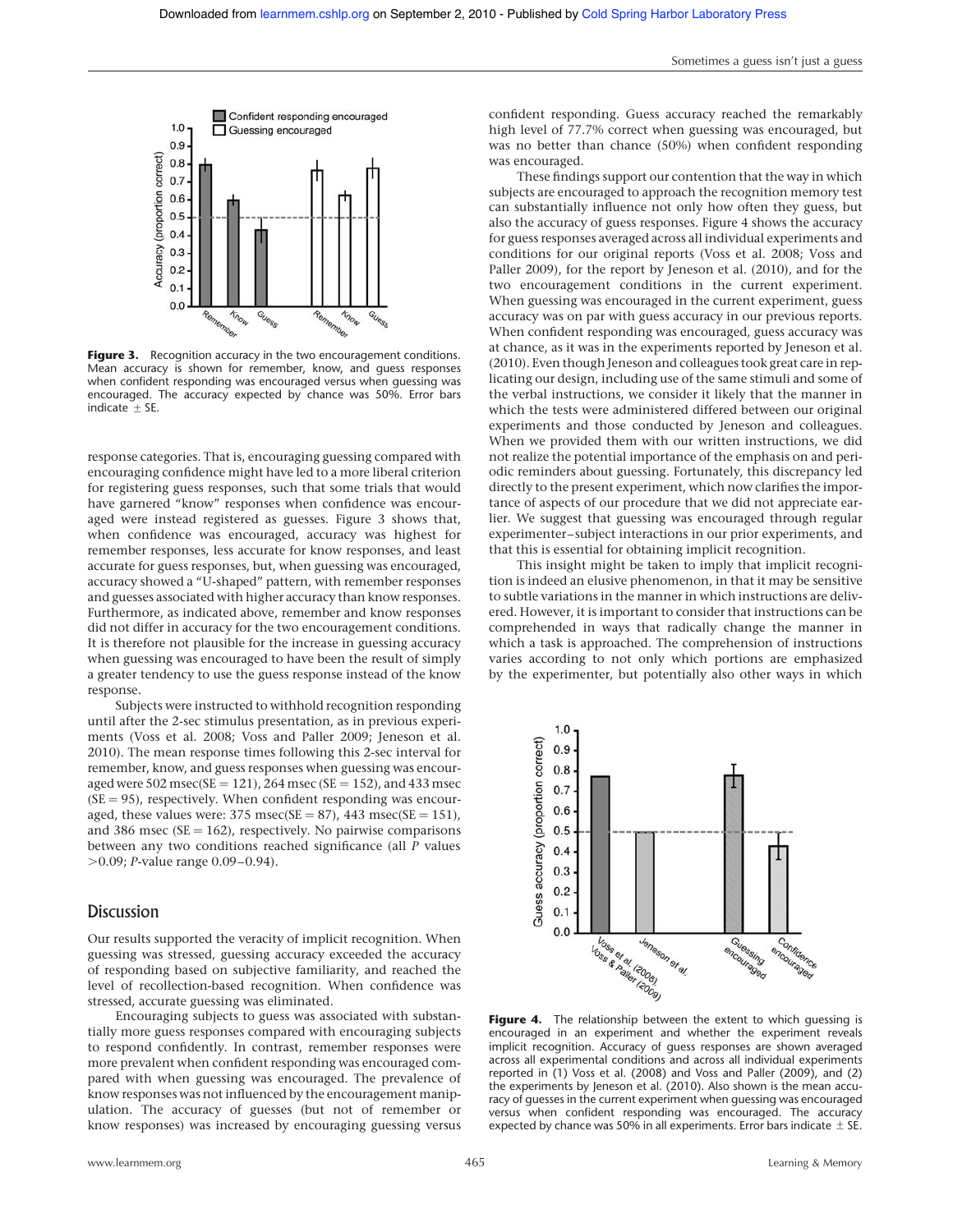experimenters interact with subjects (e.g., the rapport they establish, the extent to which they interact with subjects to make them comfortable with the procedures, the extent to which they motivate subjects to perform the task, and so on). Although experimental designs are commonly intended to mitigate these factors, it is conceivable that they nonetheless influence performance in some circumstances, such as when "guessing" can have two easy-to-adopt yet diametrically opposed meanings. We conclude, based on the current results, that instructions encouraging guessing can produce responses based on rapid-onset signals of visual fluency, without competing influences from explicit retrieval processes dependent on deliberate retrieval effort. In contrast, when confident responding is emphasized, subjects may attempt to deliberately retrieve relevant episodic information, and then register a guess response only when this fails. These guesses would thus tend to be made on a random basis following the failure of deliberate retrieval, rather than on the basis of visual fluency. This proposal is consistent with evidence that accuracy can be enhanced by encouraging subjects to adopt lax response criteria, even in patients with global amnesia (Verfaellie et al. 2001). Other studies have also documented results of encouraging nonanalytic, guess-like strategies (Whittlesea and Price 2001; Willems et al. 2008; Willems and Van der Linden 2009).

By this scenario, response times could conceivably be used to distinguish between guessing based on failed episodic retrieval (ordinary guessing) and guessing based on visual fluency signals (guessing informed by implicit knowledge). <sup>5</sup> Unfortunately, response times were unhelpful for making this assessment in all of these experiments because the procedures required responses to be withheld for 2 sec after stimulus onset. On the other hand, electroencephalographic data described below are consistent with the notion that processing relevant for implicit recognition occurs earlier than processing relevant for explicit recognition.

Even taking the above considerations into account, it should still be acknowledged that implicit recognition is a relatively exacting phenomenon to demonstrate. Whereas many memory phenomena are highly robust and easy to replicate (e.g., effects of elaborative semantic encoding on subsequent recall), other memory phenomena depend on multiple design features, some of which may be highly atypical or not well characterized. Decades of research support the commonsense notion that accuracy and confidence are highly correlated in most situations. Accordingly, implicit recognition is a phenomenon that is operative in only special circumstances—it may be sensitive to subtle variations in experimental parameters that we have only begun to identify. We nonetheless contend that implicit recognition constitutes an important phenomenon at the border of implicit and explicit memory, and that investigations of this phenomenon could provide valuable insights into the processes that support recognition memory.

To this end, we describe a strategy that we feel is a promising way to pursue implicit recognition and the contributions it may make to recognition memory at large. The general goal is to characterize the mechanisms hypothesized to contribute to implicit recognition, which can then be used to assess the extent to which these processes contribute to recognition overall. Because evidence for implicit recognition was obtained only on forced-choice recognition tests, and only when targets and corresponding foils were highly perceptually similar (Voss et al. 2008), we hypothesized that implicit recognition is distinct from retrieval of episodic information and heavily dependent on the repetition-related fluency of perceptual processing, as the relative visual fluency of the target compared with the foil could be used to make an accurate recognition response only in these circumstances.

Electrophysiological correlates of highly accurate guess responses supported this perceptual fluency hypothesis of implicit recognition (Voss and Paller 2009). Highly accurate guesses were associated with repetition effects on event-related potentials (ERPs) that were rapid in onset  $(\sim 100-300$  msec after stimulus onset), negative in sign (less positive for repeat targets relative to novel foils), and maximal at electrodes situated above the occipital cortex. These features all match putative ERP correlates of perceptual fluency obtained in different circumstances, in which special procedures were used to isolate perceptual implicit memory for faces (Paller et al. 2003). In striking contrast, ERP correlates of explicit memory (when subjects reported either recollection or familiarity) included later-onset positive shifts in ERPs at parietal electrodes (Voss and Paller 2009), consistent with the known ERP correlates of explicit memory obtained in a wide variety of circumstances (Voss and Paller 2008). Thus, ERP correlates of accurate recognition responses dissociated according to whether subjects reported guessing versus responding with confidence and awareness of retrieval (Fig. 5); ERP correlates of accurate guesses were consistent with the putative role of perceptual fluency in implicit recognition.

To further explore the possibility that implicit knowledge in the form of visual fluency was responsible for accurate recognition guesses, we obtained ERP correlates of perceptual priming for the same kaleidoscope stimuli that were used in our studies of implicit recognition (Voss and Paller 2010). Kaleidoscope images appeared in an implicit memory test that required perceptual judgments to each stimulus—subjects rated the number of colors comprising each stimulus, which varied from three to five. Perceptual priming was evident as significantly faster and more accurate discrimination responses to repeat images versus novel images. Crucially, ERP correlates of perceptual priming closely resembled those of accurate guesses during recognition testing, and, in both cases, ERPs were distinct from those of explicit memory (Fig. 5). These rapid-onset negative ERP effects can therefore be interpreted as neural correlates of visual fluency, which can drive facilitated perceptual responses during a priming test, and can also lead to accurate guesses in forced-choice recognition tests with perceptually similar target/foil pairs.

It should be noted that other studies have already investigated influences of perceptual fluency on recognition memory. Enhancing perceptual fluency leads to a bias to indicate that an item has been seen previously (i.e., endorse an item as "old"), irrespective of whether the item was actually seen previously (i.e., for both repeat and novel items, as long as target and foil stimuli have the same relevant features) (e.g., Whittlesea and Williams 1998; Verfaellie and Cermak 1999; Kleider and Goldinger 2004). That is, perceptual fluency biases "old" endorsements such that they are more prevalent for both old and new items, and therefore does not generally increase the accuracy of recognition responses. A notable exception is when recognition tests are constructed such that this bias to respond "old" due to perceptual fluency actually leads to the correct response in the recognition test (e.g., Keane et al. 2006). Interestingly, one previous study found that the bias of perceptual fluency on recognition responses was

<sup>&</sup>lt;sup>5</sup>Jeneson et al. (2010) used another tactic to look for implicit recognition by examining recognition accuracy in subjects exhibiting the highest prevalence of guessing. But when they considered data only from subjects with a relative propensity to guess in their Experiment 2, there was no evidence for accurate guessing. To speculate: The shortcoming of this tactic might be that guessing in these subjects, as in other subjects in the group, resulted from the failure of deliberate retrieval, and so was not based on implicit knowledge. These subjects might have guessed more often than others because they were the least competent at storing and/or retrieving the relevant information, such that they experienced episodic retrieval failure more often.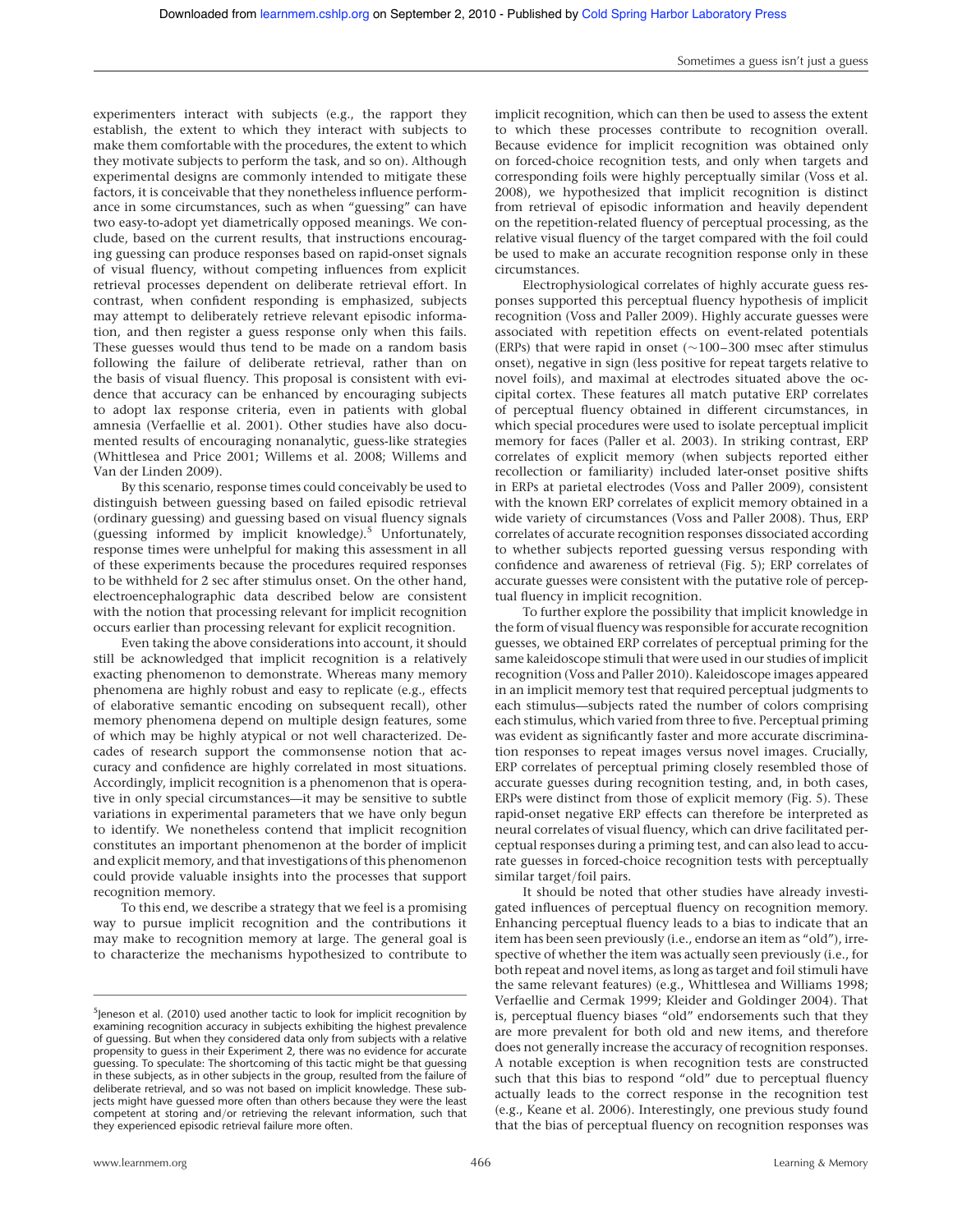

Figure 5. Neural correlates of explicit recognition, implicit recognition, and implicit perceptual fluency. ERP old/new effects are shown for recognition responses based on an explicit feeling of familiarity (A) versus highly accurate guesses (B). (C) The latter ERP effects are strikingly similar to those related to perceptual fluency obtained in an implicit perceptual priming test. Topographic plots of the old/new differences are shown for each of these three memory types averaged for successive 100-msec intervals starting at stimulus onset. ERP difference values are indicated by coloration. Data are from Voss and Paller (2009, 2010). Figure adapted from Voss and Paller (2010) and reprinted with express permission from the authors.

most prevalent for guess responses (Tunney and Fernie 2007), consistent with our findings of accurate guess responses based on perceptual fluency. A notable difference between our studies and those showing "old" biases due to perceptual fluency is that our tests were constructed specifically so that the fluency bias could be used to select the correct response, as in the study by Keane et al. (2006), and more generally in experiments showing accurate forced-choice perceptual discriminations based on guesses (Adams 1957).

Conroy et al. (2005) presented evidence that signals of per-

Sometimes a guess isn't just a guess

ceptual fluency provide little benefit to recognition. However, this limitation might be more relevant for the standard recognition circumstances they described, but less so as circumstances become less standard. It is thus conceivable that implicit recognition can contribute to performance in various other circumstances but be difficult to identify because the benefit does not constitute the major influence on performance. When circumstances are highly unusual (forced-choice format and perceptually similar target/foil pairs) implicit contributions can become frequent enough to reach the very high level needed to clearly impact performance so as to identify implicit recognition, and potentially also play a role in confidence/accuracy inversions and perceptual discrimination without awareness.

We therefore concur with Jeneson et al. (2010) in advocating that future studies focus on circumstances in which perceptual fluency influences recognition, with special emphasis on responding in the absence of retrieval awareness. Importantly, there may be more than one way to guess; some guesses simply signify the complete absence of any retrieved information, whereas other guesses may be based on information that is not available to be subjectively experienced, as in the replicable influences of perceptual fluency discussed in this study. Thus, future studies investigating guess responses should incorporate the methodological information presented here, given that encouraging guessing is a crucial factor in implicit recognition. We also advocate experimental approaches that begin to probe the neural mechanisms of fluency by identifying neural correlates of the influence of fluency on recognition and neural correlates of fluency during an implicit memory test, as in our studies using electrophysiological measures (Voss and Paller 2009, 2010). By focusing on how perceptual fluency influences recognition, and the special conditions in which fluency can lead to accurate responding, future studies on implicit recognition and its neural substrates can inform models of the interrelationships among implicit memory, recognition, and retrieval awareness.

# Materials and Methods

#### **Subjects**

Behavioral data were collected from 24 Northwestern University students, ages 18–27 yr, 19 female, who were paid for their participation.

## Stimuli

Visual stimuli included kaleidoscope images created using previously described methods (Voss et al. 2008). Kaleidoscope images were each comprised of three distinct colors, and were organized into 60 pairs. The two members of each pair were highly similar. One member of each pair was assigned as the repeat target and the other as the novel foil, with assignments counterbalanced across subjects. An additional 24 items were used as buffers. Stimuli were further grouped into six sets (10 pairs plus four buffers). The same three colors were used for each member of a set, such that color per se was not a reliable cue for recognition. One color set was used in each study/test block.

#### Procedure

The experiment comprised six study/test blocks, during which subjects studied 14 kaleidoscope images and then were tested for the middle 10 images (the first two and last two images were not tested to account for primacy and recency effects). During the study phase, each image was presented for 2000 msec with a 1500-msec ISI. A randomly selected spoken numeric digit onset simultaneously with each kaleidoscope image. Subjects performed a divided-attention task using these digits. On each trial,